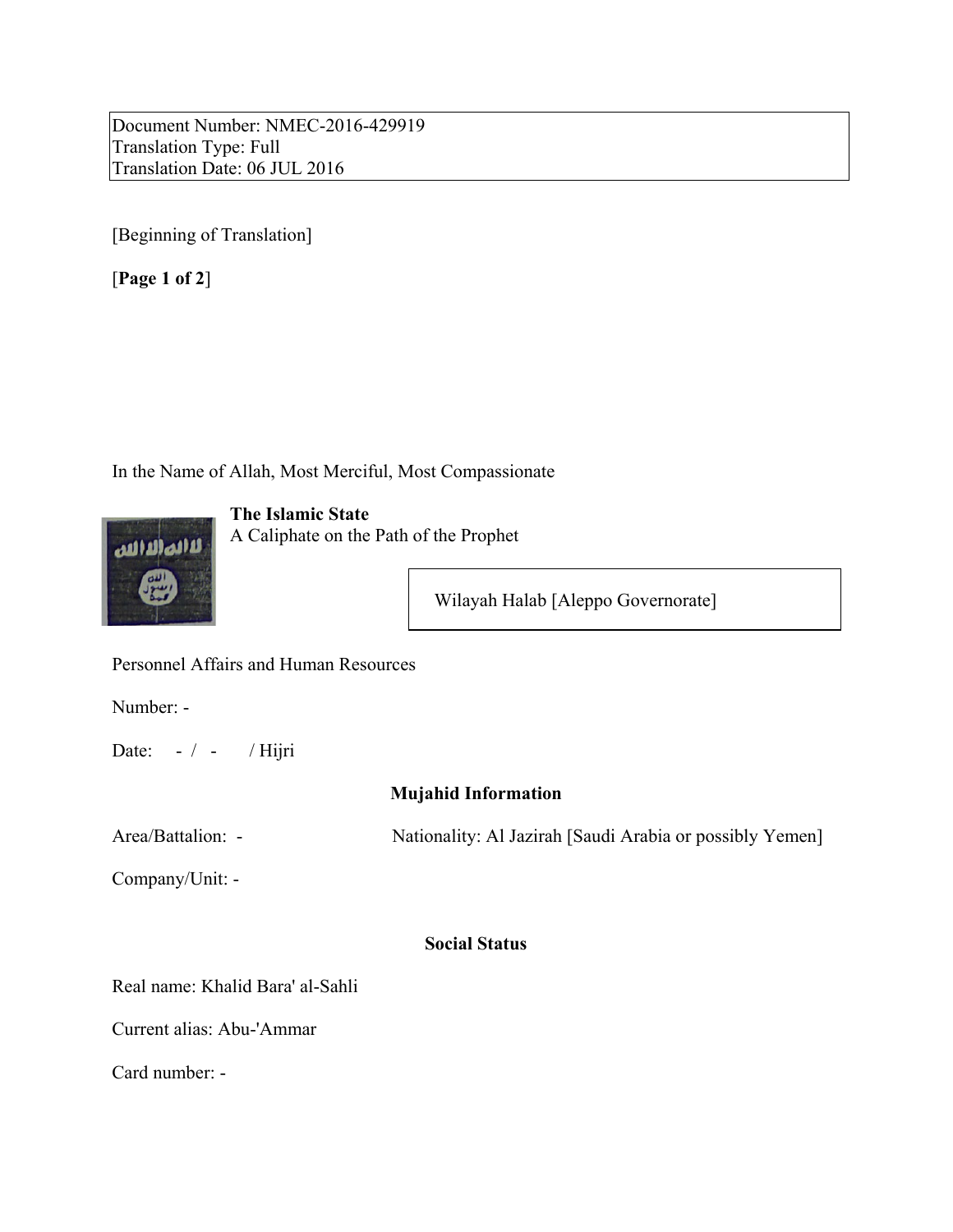Current occupation: -

Date of birth: 1405 Hijri [27 SEP 1984 - 16 SEP 1985]

Number of wives: -

Number of children: -

Number of dependents: -

Dependent sisters: -

Number of female slaves: -

Rent amount: -

Duration of rent: -

House ownership: Friends

Current place of residence: Al Bab

Number of wives outside state territories: -

Number of children: -

Do they have someone who supports them: -

Father and Mother: -

Do they have someone who supports them: -

Dependent sisters: -

Do they have someone who supports them: -

Place of birth: -

Place of previous residency: -

Name of a brother who knows your family and your home: Nimr al-Jizrawi [Saudi Arabia]

His location and occupation: Al Bab - Legal Official

Name of another brother who knows your family and your home: Abu-Salih al-Jizrawi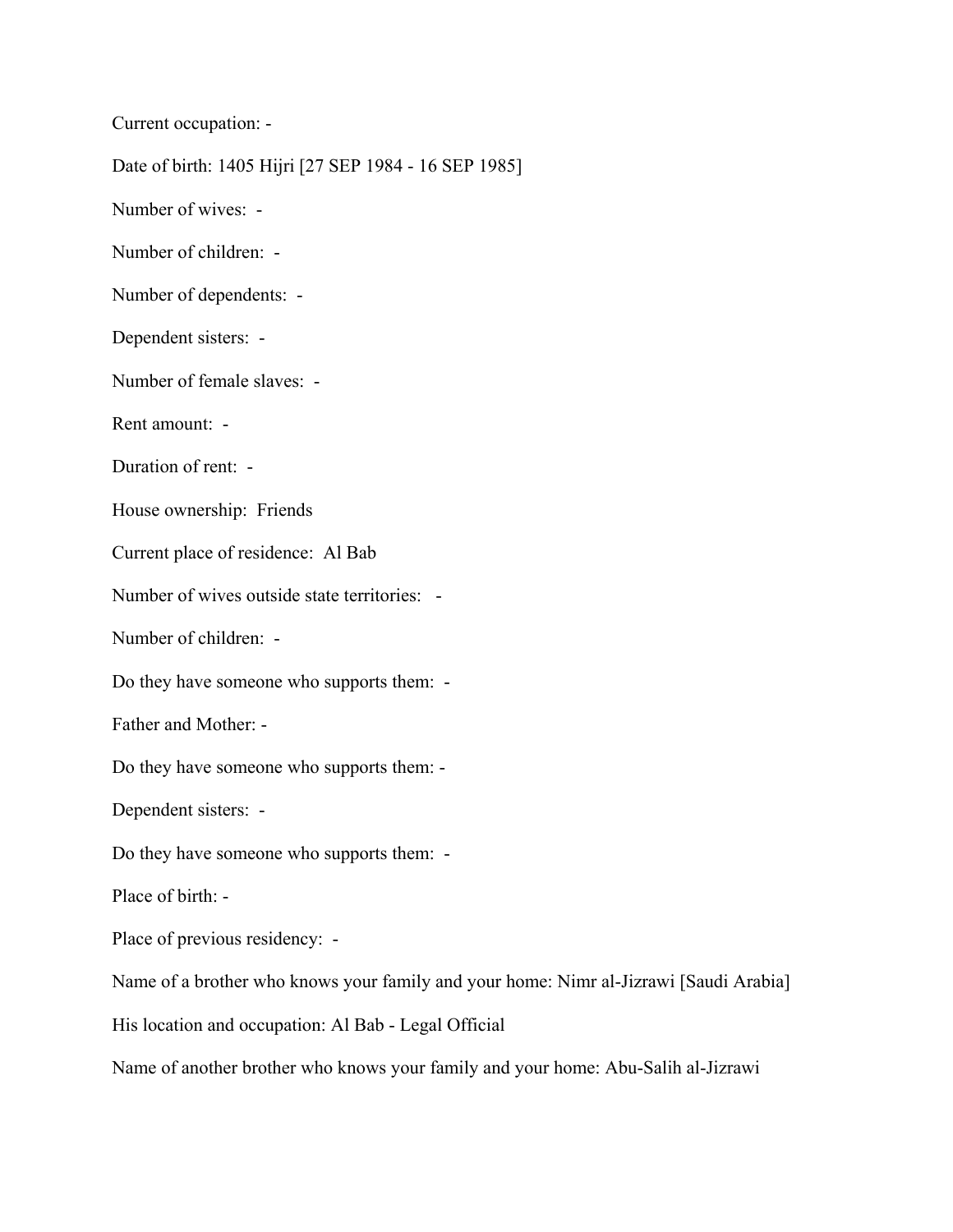His location and occupation: Al Bab - Legal Official

### **Weapon and Vehicle**

Type of weapon: German AK-47

Weapon number: -

Ownership: Private

Number of magazines: 6

Ownership of magazines: Private

Type of pistol: Browning 91 A4

Number:

Ownership of pistol: Private

Weapons proficiencies: AK-47, PKC, 12.5mm Machinegun, RPG

Type of vehicle: Kia Rio

Ownership of vehicle: Private

Point of delivery: -

Date of delivery:  $-/-143$  Hijri

Type of fuel: Gas

### **Trainings and Enrollment**

Place of Sharia training course: Exempted

Date: / / 143 Hijri

Duration: -

Emir of the training course: -

Place of military training: Al Bab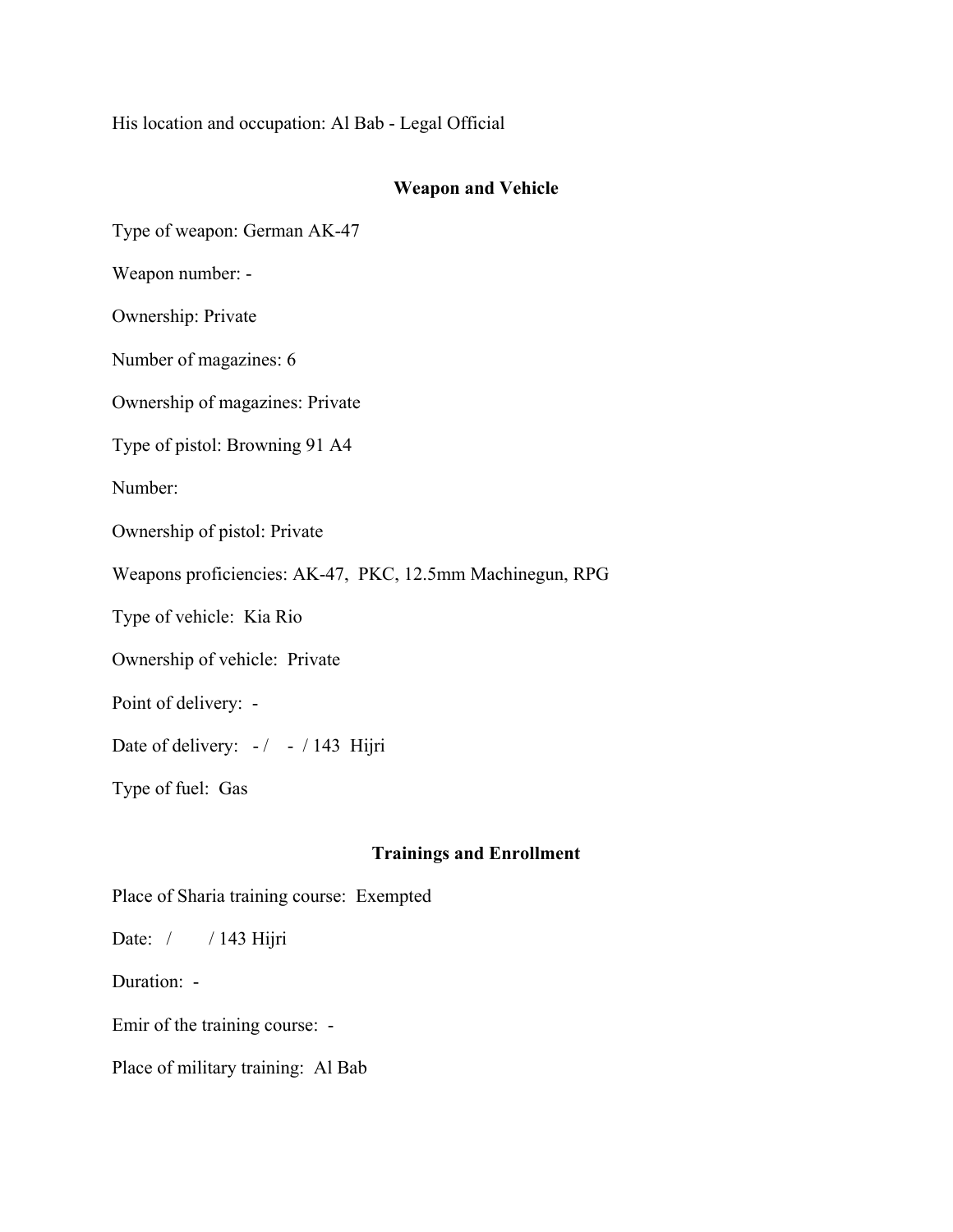Date: -

Duration: 3 weeks

Camp Emir: Abu-Anas al Gharbi

Did you repeat military or Sharia training:

Date: -

Reason: -

Other training courses with the Islamic State: -

Name of sponsor: Abu-Salih al-'Arabi

Sponsor location and occupation: Al Bab - Diwan of Al Hisbah [Religious Police] (Ar Raqqah)

How long have you known sponsor: One year

Date you joined the state: Ramadan 1435 [29 JUN - 28 JUL 2014]

Who accepted your Pledge of Allegiance: Abu-Bilal al-Harbi (in Yemen)

Date of Pledge of Allegiance: Ramadan 1435 [29 JUN - 28 JUL 2014]

### [**Page 2 of 2**]

In the Name of Allah, Most Merciful, Most Compassionate

#### **The Islamic State**

A Caliphate on the Path of the Prophet

Wilayah of Halab [Aleppo Governorate]

Personnel Affairs and Human Resources

Number:

Date: / / Hijri



Have you ever been imprisoned by the Sahwat [Awakening councils]: -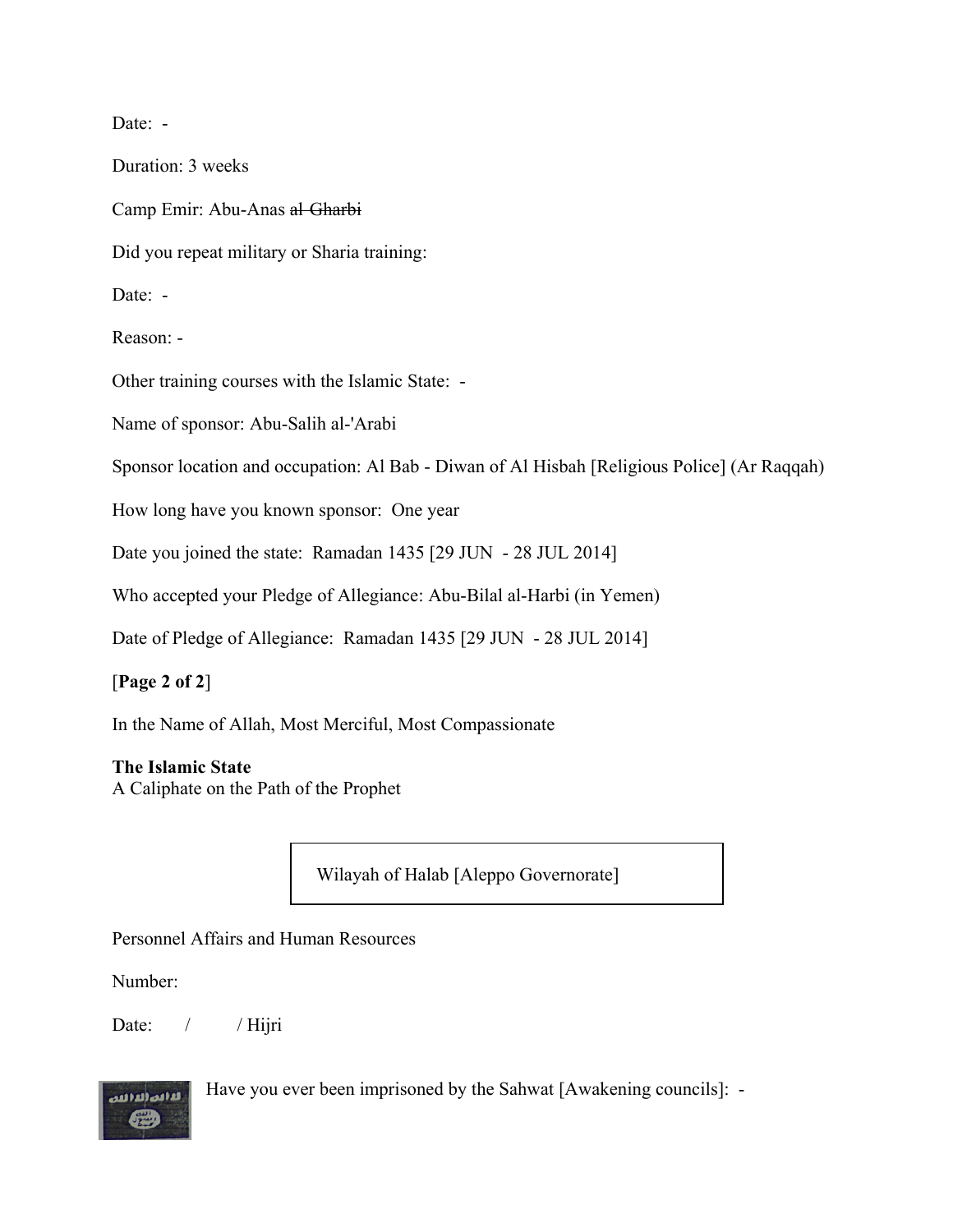Duration of captivity: -

Place of capture: -

Circumstance of release: -

Have you traveled to Turkey: -

Travel duration: -

Reason for travel, in detail: -

## **Civilian Life**

Training sessions completed as a civilian: -

Occupations and employment as a civilian: Correspondent for an electric company

Languages in which you are proficient, with details: Arabic

Educational level attained: Secondary

Certificates: Secondary

Computer programs in which you are proficient: -

Groups you have previously worked with: Ansar al-Sharia in Yemen

Enrollment duration: 2 years

Have you performed compulsory service: No

When were you discharged: -

Location of service: -

Specialization in the service: -

Have you ever defected and what date: -

Have ever been imprisoned by the infidels: Yes

Date of imprisonment: 1428 Hijri [20 JAN 2007 - 09 JAN 2008]

Duration of imprisonment: 5 Years